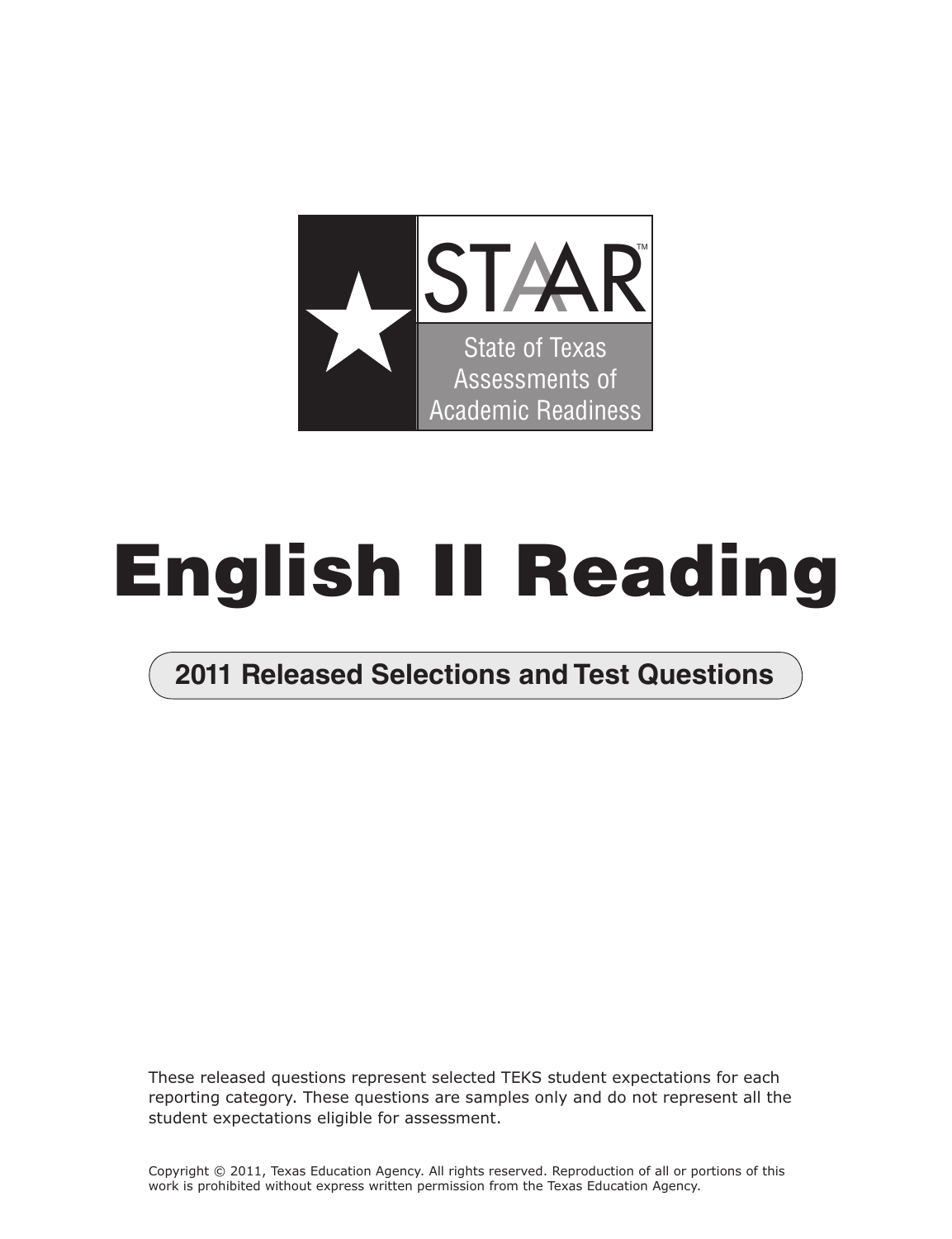**Read the next two selections and answer the questions that follow.** 

# **Those Winter Sundays**

*by Robert Hayden* 



Sundays too my father got up early and put his clothes on in the blueblack cold, then with cracked hands that ached from labor in the weekday weather made

 *5* banked fires blaze. No one ever thanked him.

I'd wake and hear the cold splintering, breaking. When the rooms were warm, he'd call, and slowly I would rise and dress, fearing the chronic angers of that house.

10 Speaking indifferently to him, who had driven out the cold and polished my good shoes as well. What did I know, what did I know of love's austere and lonely offices?

<sup>&</sup>quot;Those Winter Sundays" copyright © 1966 by Robert Hayden, from COLLECTED POEMS OF ROBERT HAYDEN by Robert Hayden, edited by Frederick Glaysher. Used by permission of Liveright Publishing Corporation.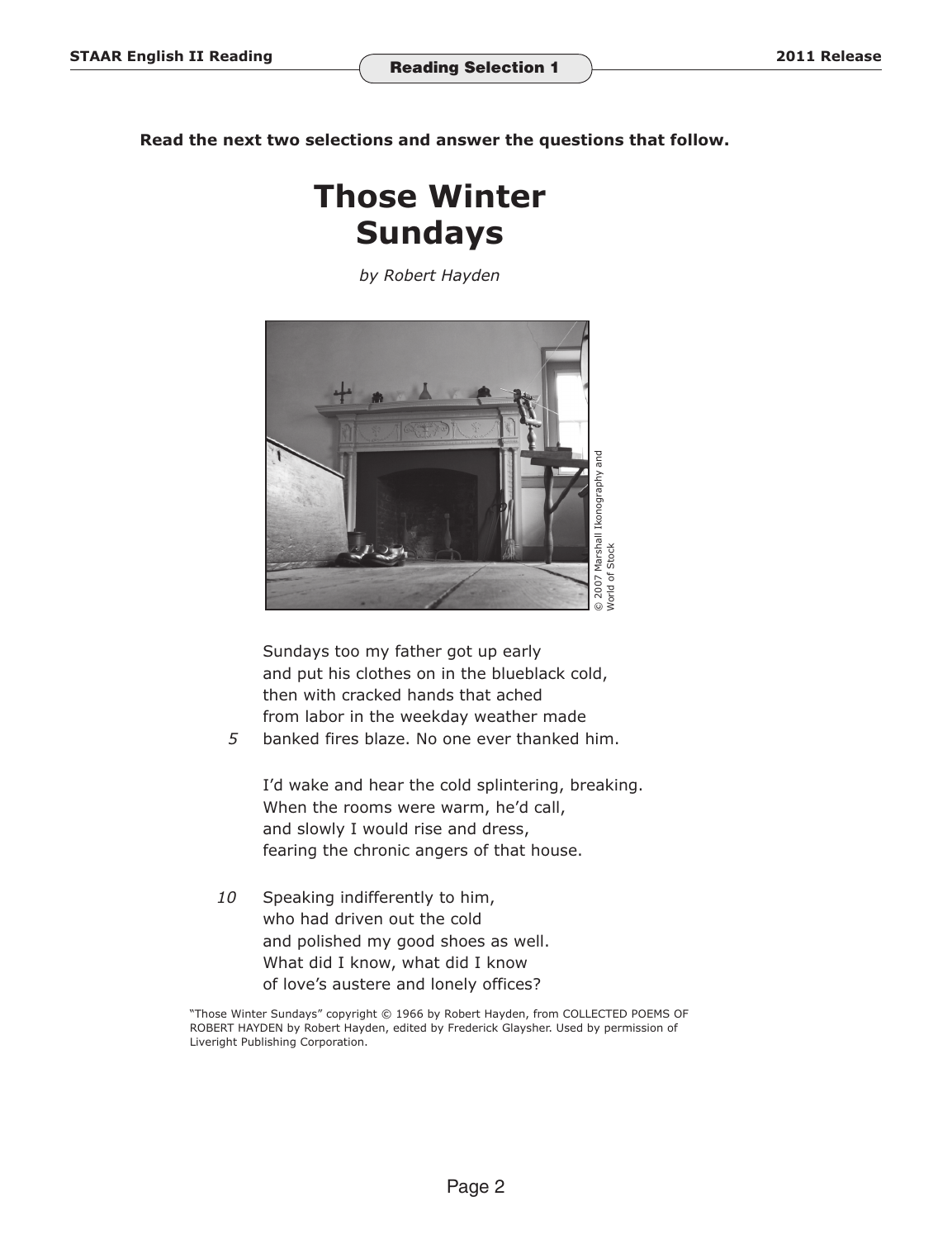# **All My Babies Are Gone Now**

*from* Loud and Clear *by Anna Quindlen*

- *1* All my babies are gone now. I say this not in sorrow but in disbelief. I take great satisfaction in what I have today: three almost-adults, two taller than me, one closing in fast. Three people who read the same books I do and have learned not to be afraid of disagreeing with me in their opinion of them, who sometimes tell vulgar jokes that make me laugh until I choke and cry, who need razor blades and shower gel and privacy, who want to keep their doors closed more than I like. Who, miraculously, go to the bathroom, zip up their jackets, and move food from plate to mouth all by themselves. Like the trick soap I bought for the bathroom with a rubber ducky at its center, the baby is buried deep within each, barely discernible except through the unreliable haze of the past.
- *2* Everything in all the books I once pored over is finished for me now. Penelope Leach, T. Berry Brazelton, Dr. Spock. The ones on sibling rivalry and sleeping through the night and early childhood education, all grown obsolete. Along with *Goodnight Moon* and *Where the Wild Things Are*, they are battered, spotted, well used. But I suspect that if you flipped the pages, dust would rise like memories.
- *3* What those books taught me, finally, and what the women on the playground taught me, and the well-meaning relations and the older parents at cocktail parties—what they taught me was that they couldn't really teach me very much at all. Raising children is presented at first as a true-false test, then becomes multiple choice, until finally, far along, you realize that it is an endless essay. No one knows anything. One child responds well to positive reinforcement, another can only be managed with a stern voice and a time-out. One boy is toilet trained at three, his brother at two. When my first child was born, parents were told to put baby to bed on his belly so that he would not choke on his own spit-up. By the time my last arrived, babies were put down on their backs because of research on sudden infant death syndrome.
- *4* As a new parent this ever-shifting certainty is terrifying, and then soothing. Eventually you must learn to trust yourself. Eventually the research will follow. . . .
- *5* I remember fifteen years ago poring over one of Dr. Brazelton's wonderful books on child development, in which he describes three different sorts of infants: average, quiet, and active. I was looking for a sub-quiet codicil (see: slug) for an eighteen-month-old who did not walk. Was there something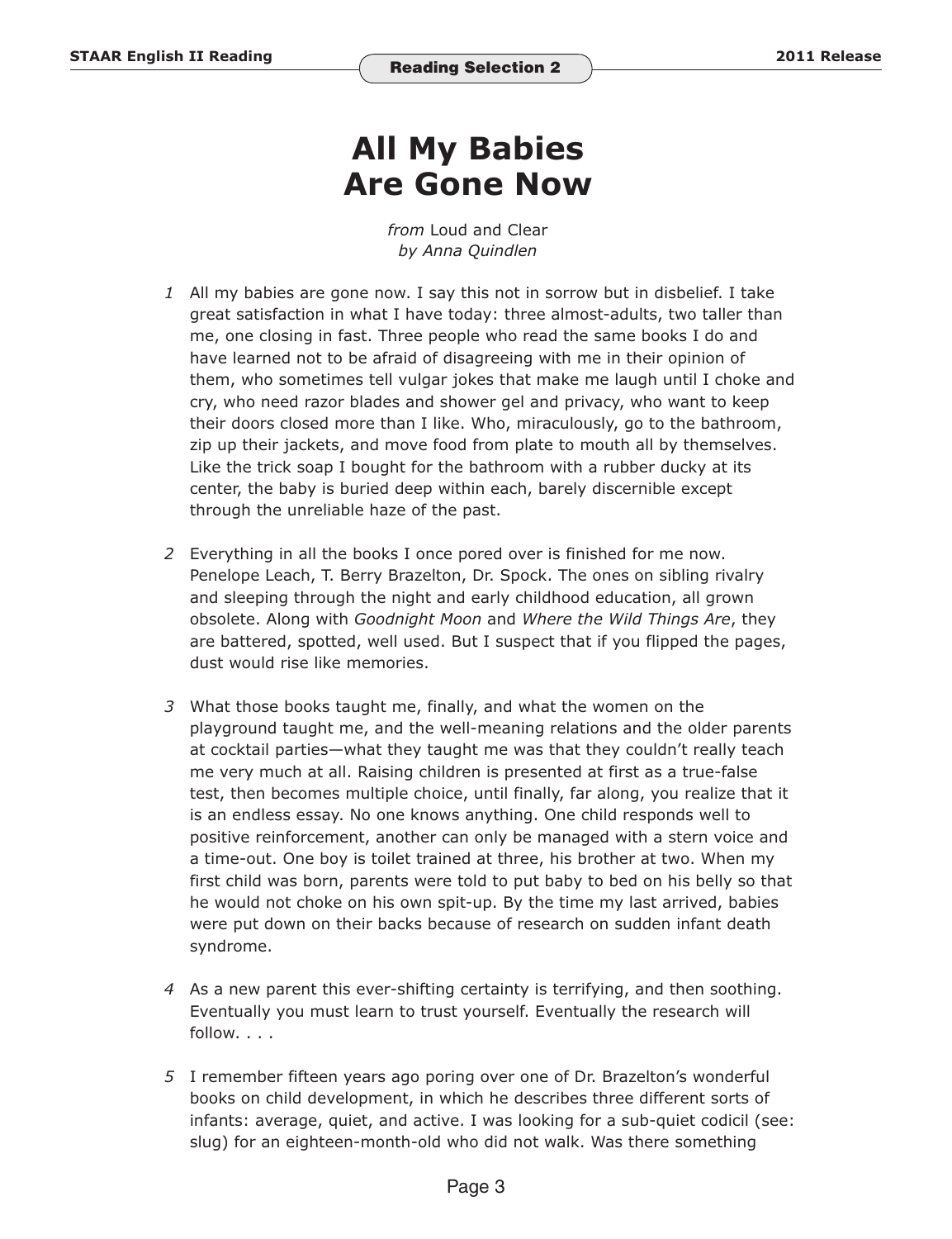wrong with his fat little legs? Was there something wrong with his tiny little mind? Was he developmentally delayed, physically challenged? Was I insane? Last year he went to China. Next year he goes to college. He can walk just fine. He can walk too well. Every part of raising children at some point comes down to this: Be careful what you wish for.

- *6* Every part of raising children is humbling, too. Believe me, mistakes were made. They have all been enshrined in the "Remember When Mom Did" Hall of Fame. The outbursts, the temper tantrums, the bad language—mine, not theirs. The times the baby fell off the bed. The times I arrived late for preschool pickup. The nightmare sleepover. The horrible summer camp. The day when the youngest came barreling out of the classroom with a 98 on her geography test, and I responded, "What did you get wrong?" (She insisted I include that.) The time I ordered food at the McDonald's drive-through speaker and then drove away without picking it up from the window. (They all insisted I include that.) I did not allow them to watch *The Simpsons* for the first two seasons. What was I thinking?
- 7 But the biggest mistake I made is the one that most of us make while doing this. I did not live in the moment enough. This is particularly clear now that the moment is gone, captured only in photographs. There is one picture of the three of them sitting in the grass on a quilt in the shadow of the swing set on a summer day, ages six, four, and one. And I wish I could remember what we ate, and what we talked about, and how they sounded, and how they looked when they slept that night. I wish I had not been in such a hurry to get on to the next thing: dinner, bath, book, bed. I wish I had treasured the doing a little more and the getting it done a little less.
- *8* Even today I'm not sure what worked and what didn't, what was me and what was simply life. How much influence did I really have over the personality of the former baby who cried only when we gave parties and who today, as a teenager, still dislikes socializing and crowds? When they were very small, I suppose I thought someday they would become who they were because of what I'd done. Now I suspect they simply grew into their true selves because they demanded in a thousand ways that I back off and let them be. . . .
- *9* The books said to be relaxed and I was often tense, matter-of-fact, and I was sometimes over-the-top. And look how it all turned out. I wound up with the three people I like best in the world, who have done more than anyone to excavate my essential humanity. That's what the books never told me. I was bound and determined to learn from the experts. It just took me a while to figure out who the experts were.

Reprinted by permission of International Creative Management, Inc. Copyright © 2004.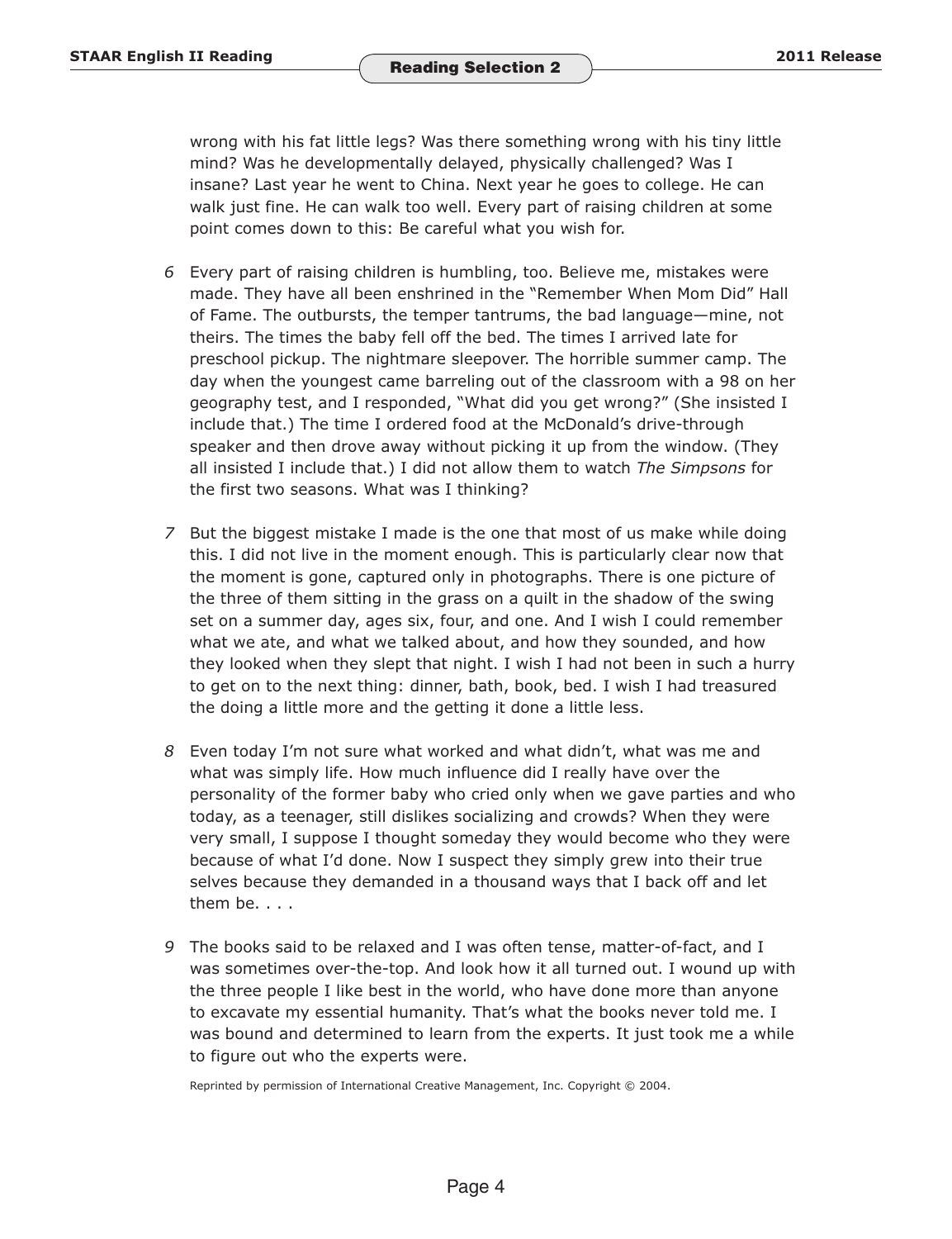### **Use "Those Winter Sundays" (p. 2) to answer the following questions.**

- **1** Why is the multiple meaning of the word *offices* in line 14 important to the poem?
	- **A** It refers to both a duty and a service done for others.
	- **B** It conveys the father's mixed emotions.
	- **C** It refers to both a place and an executive position.
	- **D** It indicates the size of the speaker's house.

- **2** The photograph reinforces the poem's tone of
	- **A** indifference
	- **B** desperation
	- **C** melancholy
	- **D** whimsy

- **3** In line 5, the sentence "No one ever thanked him" suggests the poem explores the theme  $of -$ 
	- **A** uninformed judgment
	- **B** domestic strife
	- **C** suppressed excitement
	- **D** belated gratitude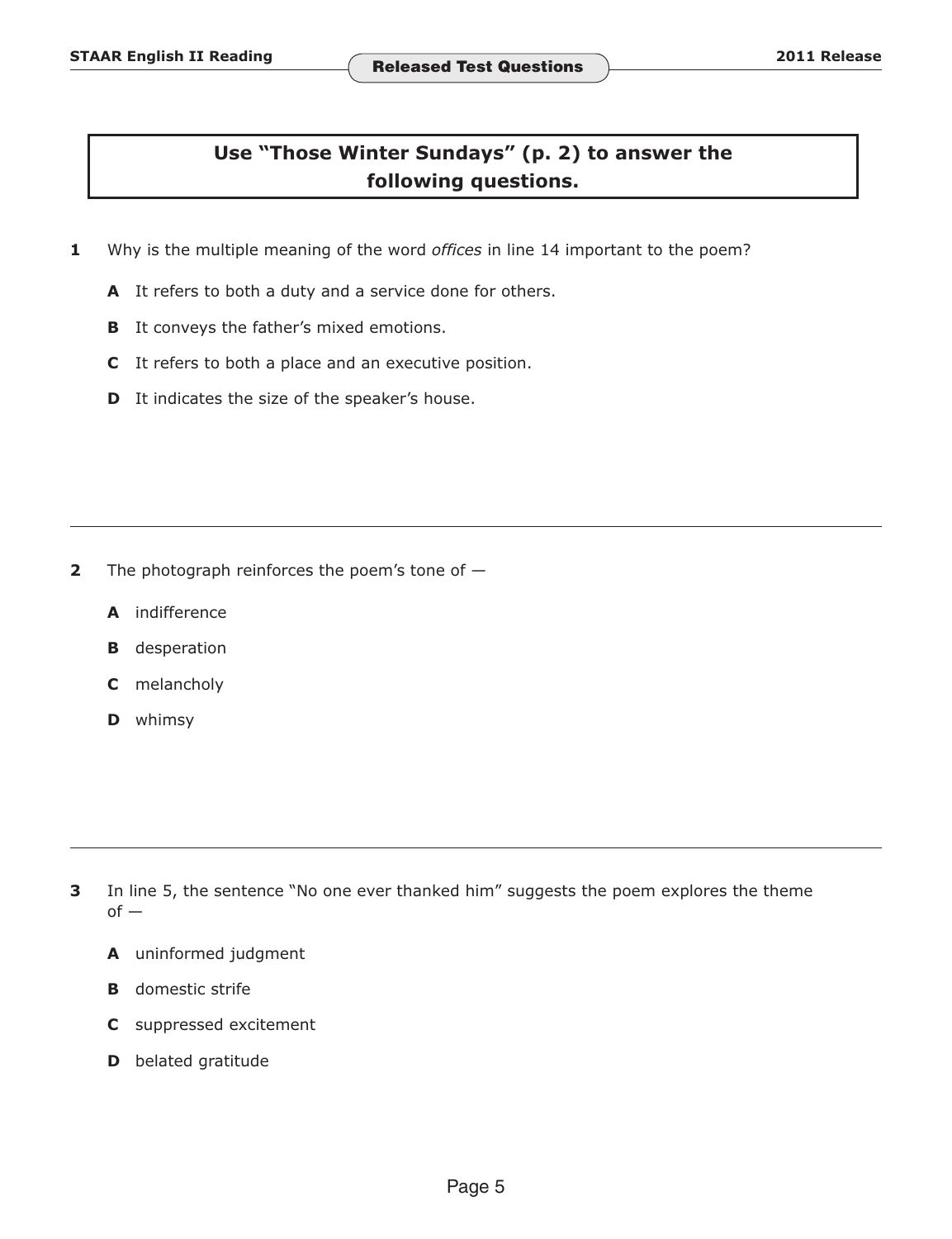- **4** The poem's setting is significant because it helps contrast
	- **A** the family's physical closeness and emotional distance
	- **B** the opinions of the hardworking father and the lazy child
	- **C** the presence of the father and the absence of the mother
	- **D** the different values of the siblings within the family

- **5** The tone of this poem can best be described as  $-$ 
	- **A** carefree
	- **B** optimistic
	- **C** self-righteous
	- **D** regretful

- **6**  The author begins a new stanza in line 6 most likely to indicate a shift from —
	- **A** the distant past to the immediate future
	- **B** literal language to figurative language
	- **C** a focus on the father to a focus on the speaker
	- **D** an uncritical attitude to a self-critical attitude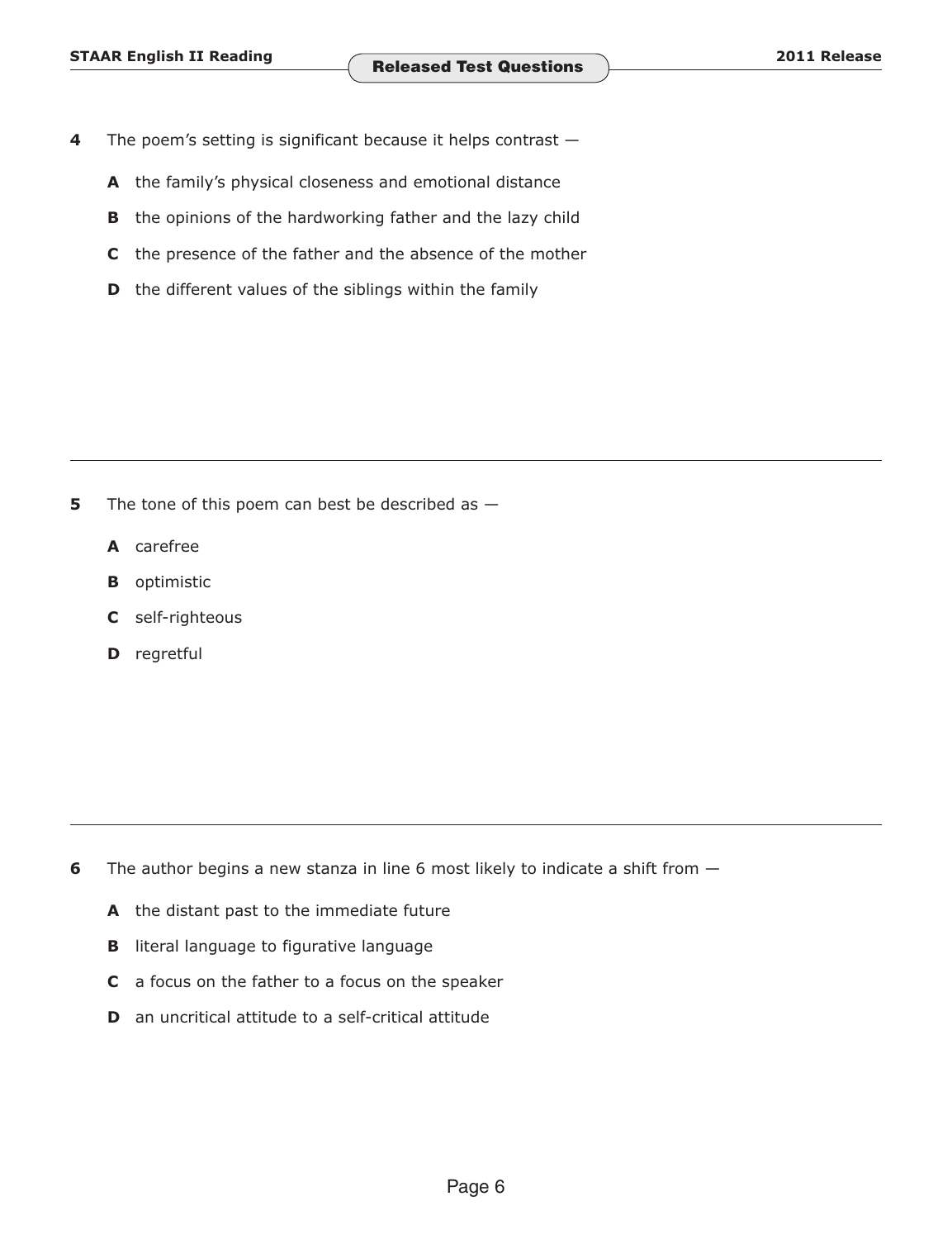#### **Use "All My Babies Are Gone Now" (pp. 3–4) to answer the following questions.**

- **7** Beginning with paragraph 7, the author's tone shifts from  $-$ 
	- **A** complimentary to condescending
	- **B** optimistic to cynical
	- **C** lighthearted to reflective
	- **D** academic to conversational

- **8**  By saying that one of her sons "can walk too well" in paragraph 5, the author implies that  $-$ 
	- A her son has become overconfident
	- **B** she is very proud of her son's accomplishment
	- **C** she is not ready for her son to leave her
	- **D** her son is unusually graceful and agile

- **9** In which line does the author use passive voice to generalize her experience?
	- **A** *The nightmare sleepover.*
	- **B** *That's what the books never told me.*
	- **C** *I wish I had treasured the doing a little more and the getting it done a little less.*
	- **D** *Believe me, mistakes were made.*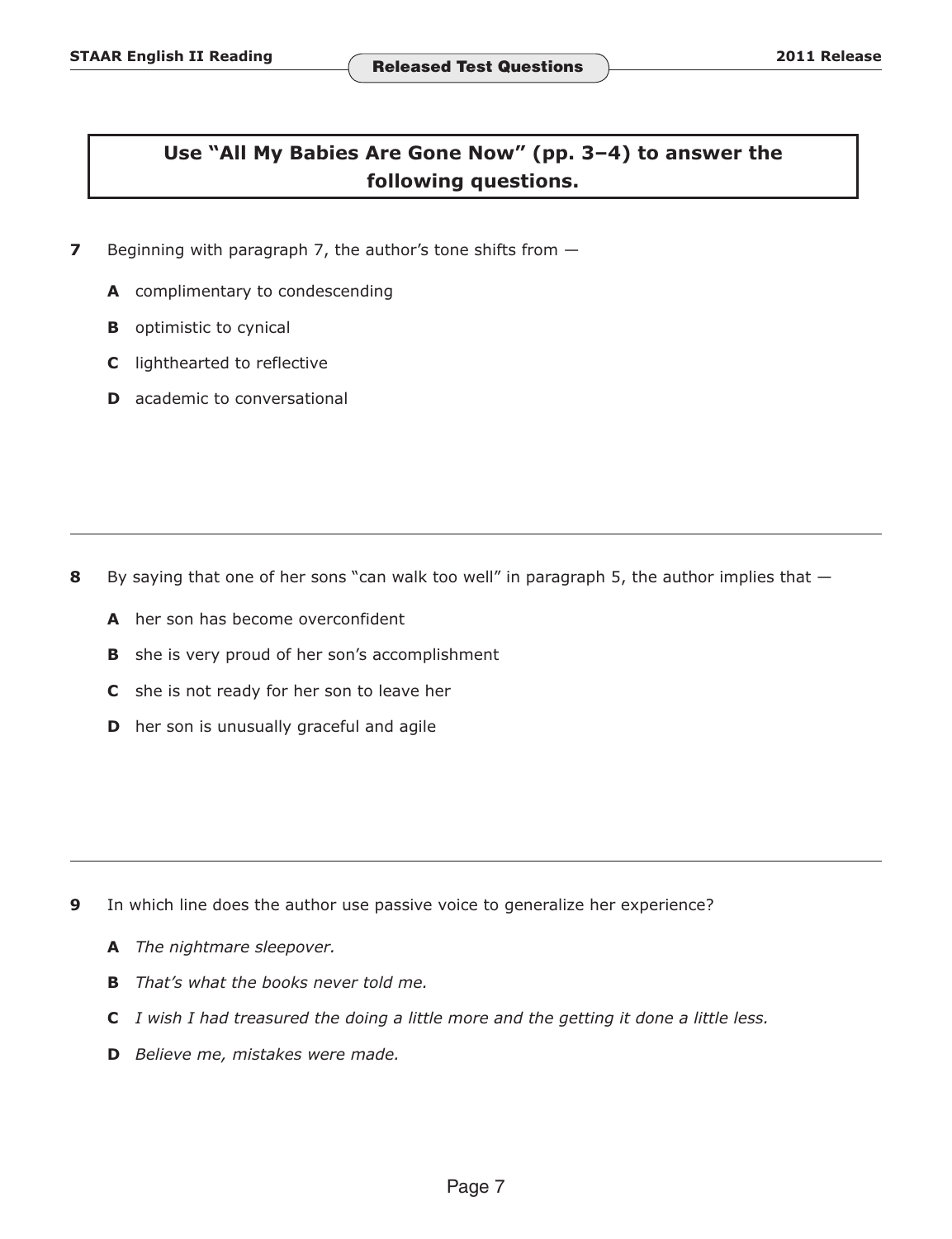- **10** In the last sentence of paragraph 9, the reader can infer that "the experts" the author refers to are —
	- **A** her own children
	- **B** the authors of parenting books
	- **C** the women on the playground
	- **D** her own parents

- **11** In which line does the author use an analogy to convey her changing philosophy of parenting?
	- **A** *How much influence did I really have over the personality of the former baby who cried only when we gave parties and who today, as a teenager, still dislikes socializing and crowds?*
	- **B** *Raising children is presented at first as a true-false test, then becomes multiple choice, until finally, far along, you realize that it is an endless essay.*
	- **C** *One child responds well to positive reinforcement, another can only be managed with a stern voice and a time-out.*
	- **D** *I remember fifteen years ago poring over one of Dr. Brazelton's wonderful books on child development, in which he describes three different sorts of infants: average, quiet, and active.*

- **12** The author's purpose for writing the selection was most likely to  $-$ 
	- **A** imply that new parents should trust their instincts and enjoy raising their children
	- **B** defend herself against the suggestion that she made mistakes when raising her children
	- **C** poke fun at so-called experts who claim to be authorities on child development
	- **D** blame herself for the choices she made as a parent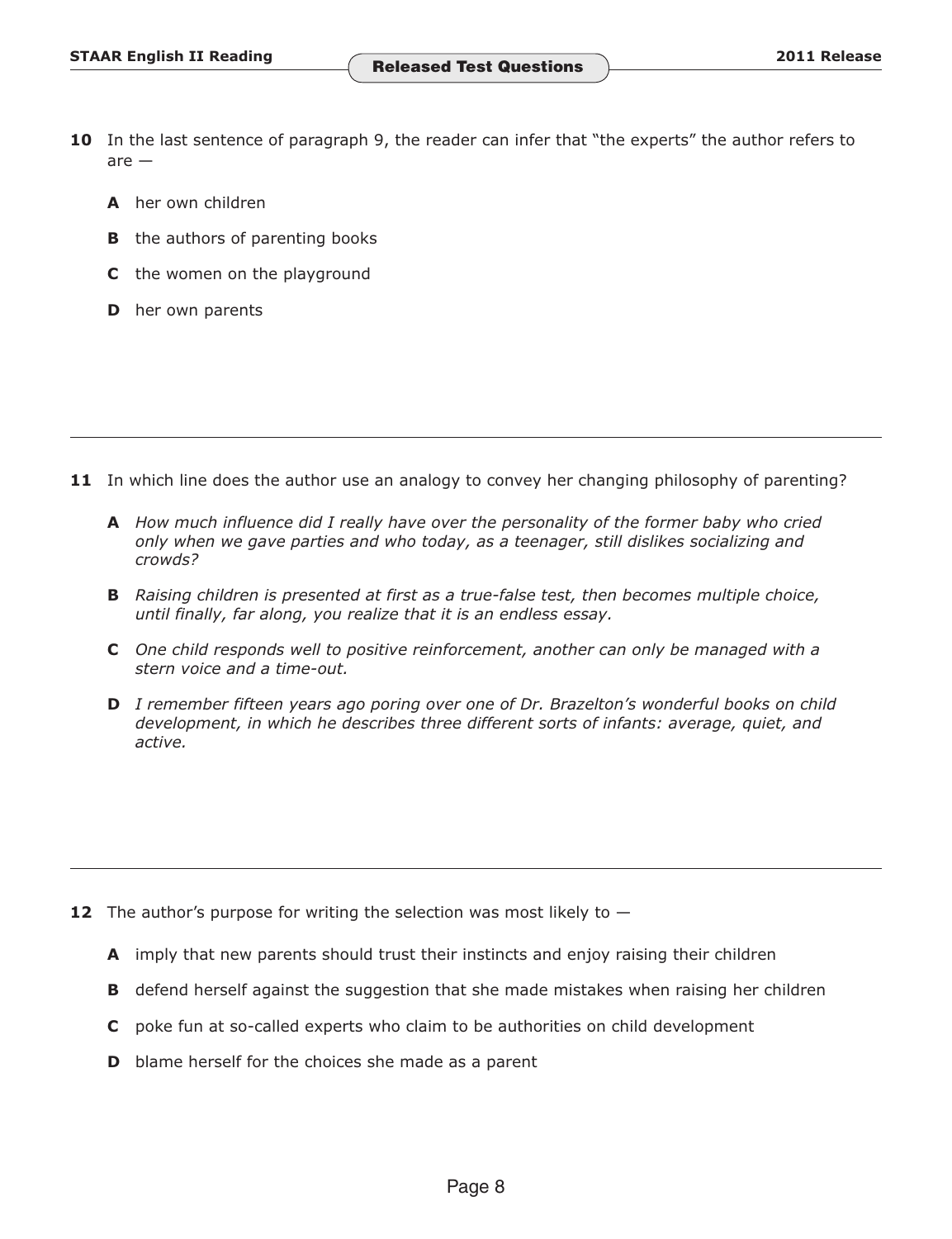#### Use "Those Winter Sundays" and "All My Babies Are Gone Now" **(pp. 2–4) to answer the following questions.**

- **13** What is a primary difference between the poem and the essay?
	- **A** The events described in the essay took place many years ago, while those in the poem are current.
	- **B** The essay focuses on fewer people than the poem does.
	- **C** The poem is told from the perspective of a child, while the essay is from that of a parent.
	- **D** The issues explored in the essay are more important than those in the poem.

14 Read these quotations.

*I'd wake and hear the cold splintering, breaking. When the rooms were warm, he'd call, and slowly I would rise and dress, fearing the chronic angers of that house.* 

#### **Those Winter Sundays All My Babies Are Gone Now**

*There is one picture of the three of them sitting in the grass on a quilt in the shadow of the swing set on a summer day, ages six, four, and one.* 

Which of these best describes the difference in tone between the two quotations?

- **A** The tone of the first quotation is bright and hopeful, while the tone of the second quotation is gloomy and depressed.
- **B** The tone of the first quotation is stark and apprehensive, while the tone of the second quotation is warm and nostalgic.
- **C** The tone of the first quotation is angry and resentful, while the tone of the second quotation is bored and uninspired.
- **D** The tone of the first quotation is sweet and dreamy, while the tone of the second quotation is matter-of-fact and deliberate.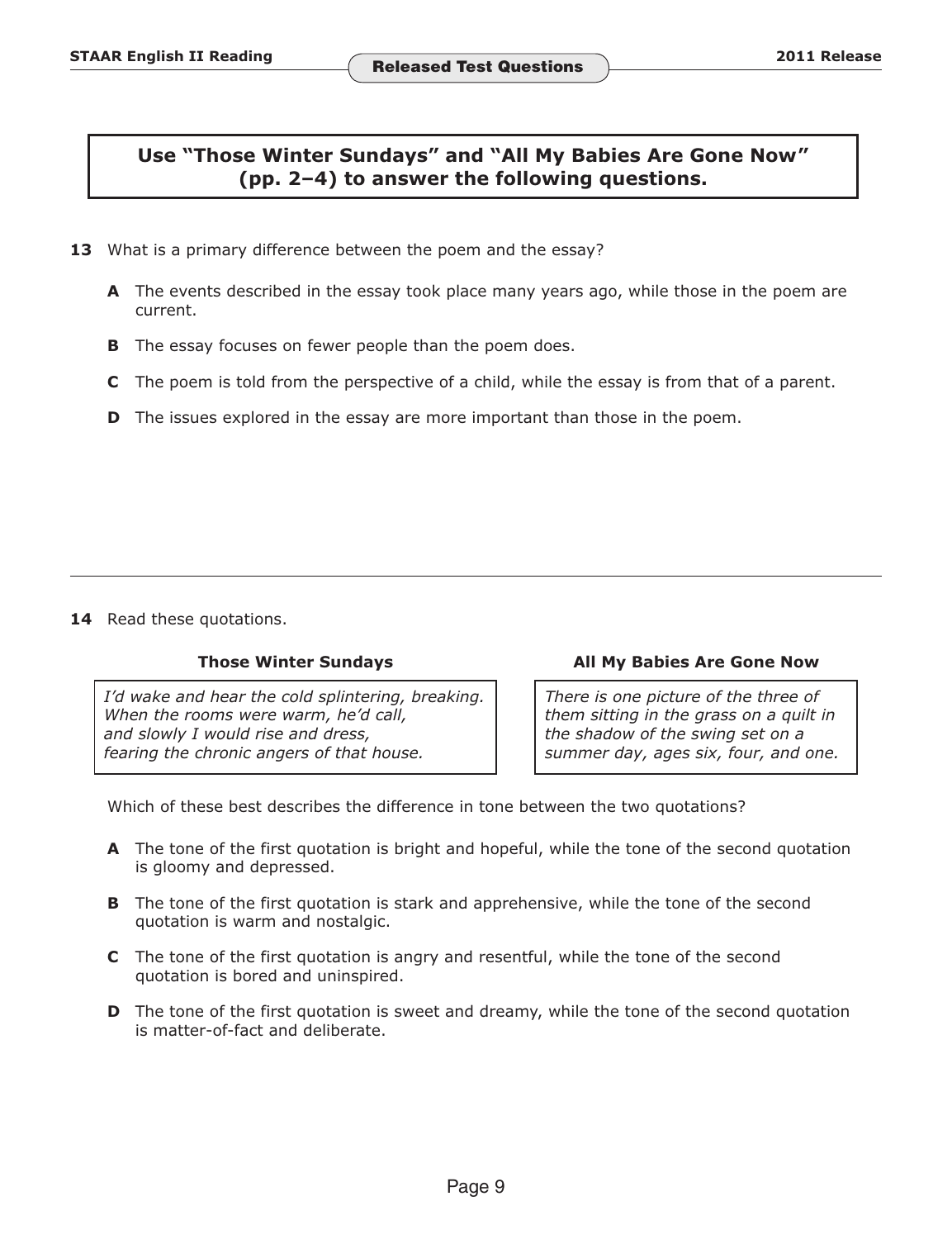- **15** What emotion is expressed in the last two lines of "Those Winter Sundays" and paragraph 7 of "All My Babies Are Gone Now"?
	- **A** Regret
	- **B** Fear
	- **C** Confusion
	- **D** Joy

16 How are the themes of "Those Winter Sundays" and "All My Babies Are Gone Now" similar? Support your answer with evidence from **both** selections.